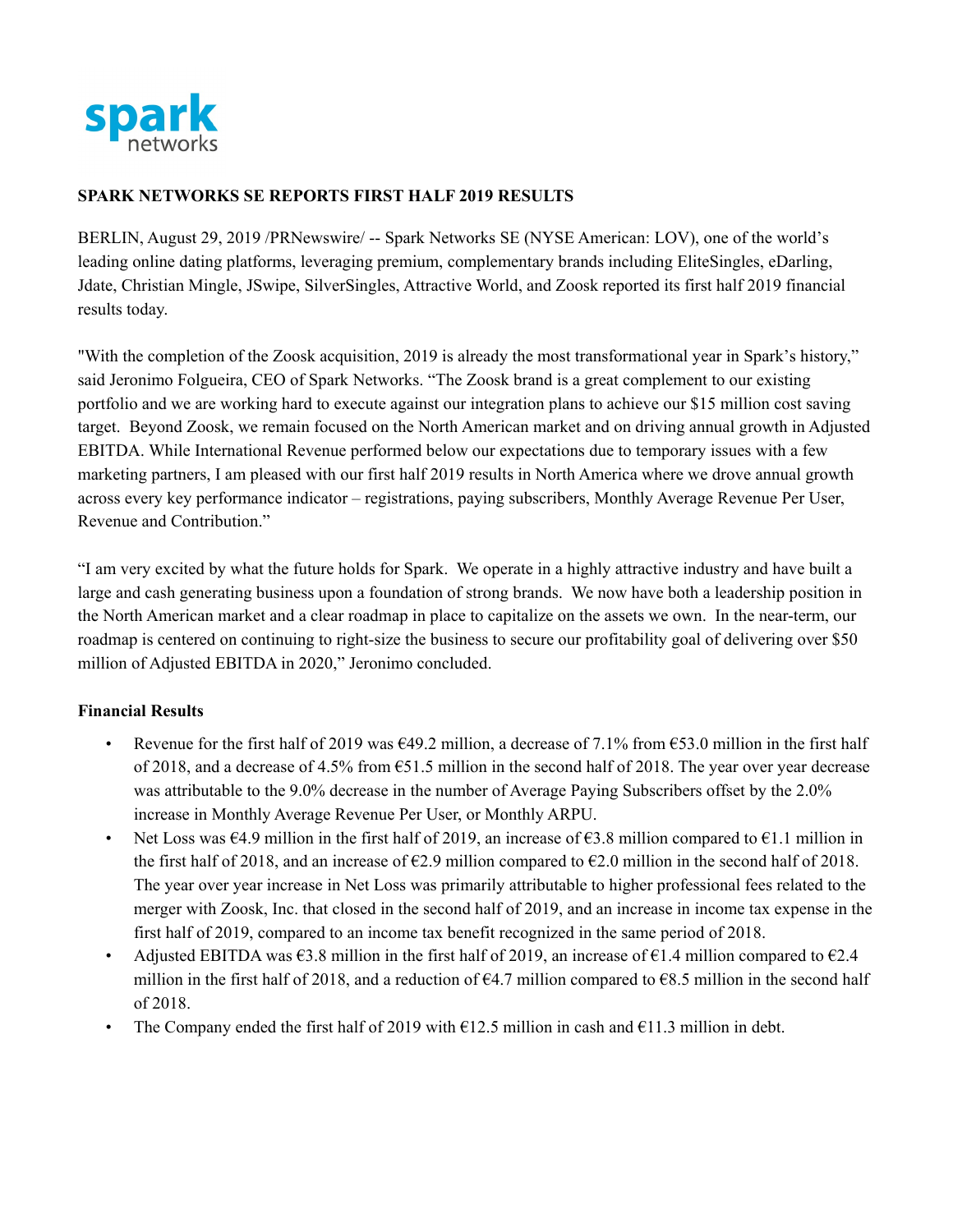#### **Key Performance Indicators**

- Average Paying Subscribers decreased 9.0% to 444.9 thousand in the first half of 2019, compared to 489.0 thousand in the same period of 2018.
- Monthly ARPU increased 2.0% to  $\epsilon$ 18.44 in the first half of 2019, compared to  $\epsilon$ 18.07 in the same period of 2018.

### **Financial Outlook**

- Spark is focused on completing the post-close merger integration of the Zoosk Acquisition as efficiently as possible, and we believe our efforts will result in at least \$50 million of Adjusted EBITDA in 2020.
- Spark's 2020 Adjusted EBITDA assumes \$15 million of realized cost synergies in 2020, which the Company is on-pace to achieve.

#### **Key Metrics - Half Year**

|                                  | Six months ended         |                          |                         | <b>Growth Rates %</b> |                      |  |
|----------------------------------|--------------------------|--------------------------|-------------------------|-----------------------|----------------------|--|
|                                  | 6/30/2019                | 12/31/2018               | 6/30/2018               | 1st Half 2019 vs.     |                      |  |
|                                  | <b>1st Half 2019</b>     | 2nd Half 2018            | <b>1st Half 2018</b>    | 2nd Half 2018         | <b>1st Half 2018</b> |  |
| Revenue                          | €49.2 Million            | $€51.5$ Million          | $€53.0$ Million         | $(4.5)\%$             | (7.1)%               |  |
| Contribution <sup>1</sup>        | $\epsilon$ 20.4 Million  | $E24.2$ Million          | $\epsilon$ 20.4 Million | $(16.0)\%$            | $(0.3)\%$            |  |
| Net loss                         | $\epsilon$ (4.9) Million | $\epsilon$ (2.0) Million | $\epsilon(1.1)$ Million | 149.2 %               | 324.9 %              |  |
| Adjusted EBITDA <sup>2</sup>     | $€3.8$ Million           | €8.5 Million             | $€2.4$ Million          | $(55.0)\%$            | 57.6 %               |  |
| Cash Balance                     | €12.5 Million            | $€11.1$ Million          | €8.1 Million            | 12.4%                 | 54.9 %               |  |
| Total Registrations <sup>3</sup> | 4,488,104                | 4,791,652                | 5,352,521               | $(6.3)\%$             | $(16.1)\%$           |  |
| Avg. Paying Subs <sup>4</sup>    | 444,857                  | 477,817                  | 489,024                 | $(6.9)\%$             | $(9.0)\%$            |  |
| Monthly ARPU <sup>5</sup>        | €18.44                   | €17.98                   | €18.07                  | $2.6\%$               | $2.0 \%$             |  |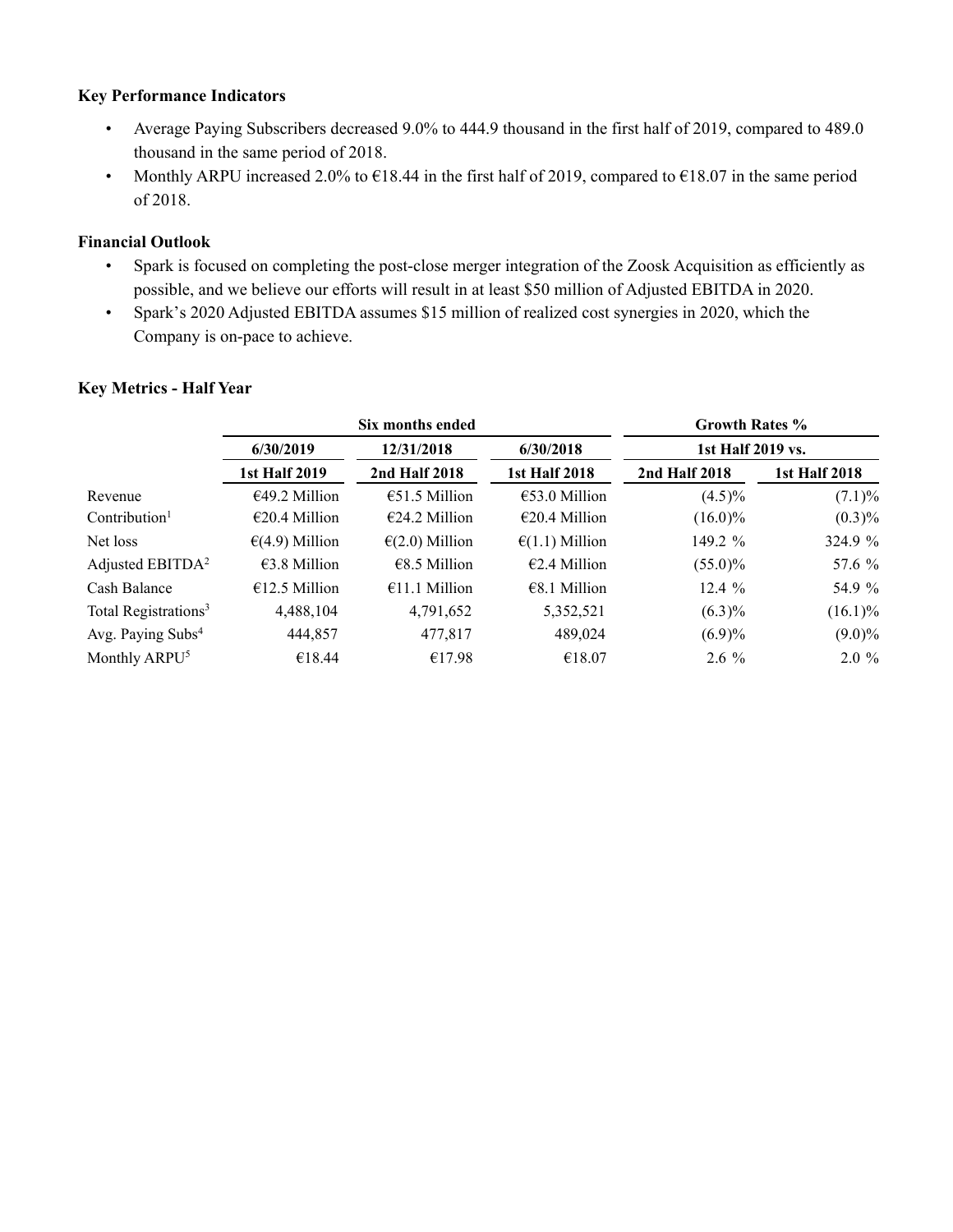## **SPARK NETWORKS SE SEGMENT6 RESULTS FROM OPERATIONS**

### **(Revenue, Direct Marketing and Contribution figures in € thousands)**

|                                         |            | <b>Six Months Ended</b> |            |                   | Growth Rates % |                      |                   |                      |
|-----------------------------------------|------------|-------------------------|------------|-------------------|----------------|----------------------|-------------------|----------------------|
|                                         |            | 6/30/2019               |            | 12/31/2018        |                | 6/30/2018            | 1st Half 2019 vs. |                      |
|                                         |            | <b>1st Half 2019</b>    |            | 2nd Half 2018     |                | <b>1st Half 2018</b> | 2nd Half 2018     | <b>1st Half 2018</b> |
| # of Registrations                      |            |                         |            |                   |                |                      |                   |                      |
| North America                           |            | 2,224,249               |            | 2,243,178         |                | 2,133,705            | (0.8)%            | 4.2 %                |
| International                           |            | 2,263,855               |            | 2,548,474         |                | 3,218,816            | (11.2)%           | $(29.7)\%$           |
| <b>Total # of Registrations</b>         |            | 4,488,104               |            | 4,791,652         |                | 5,352,521            | $(6.3)\%$         | $(16.1)\%$           |
|                                         |            |                         |            |                   |                |                      |                   |                      |
| <b>Average Paying Subscribers</b>       |            |                         |            |                   |                |                      |                   |                      |
| North America                           |            | 185,364                 |            | 189,533           |                | 178,101              | (2.2)%            | 4.1 %                |
| International                           |            | 259,493                 |            | 288,284           |                | 310,923              | (10.0)%           | $(16.5)\%$           |
| <b>Total Average Paying Subscribers</b> |            | 444,857                 |            | 477,817           |                | 489,024              | $(6.9)\%$         | $(9.0)\%$            |
|                                         |            |                         |            |                   |                |                      |                   |                      |
| <b>Monthly ARPU</b>                     |            |                         |            |                   |                |                      |                   |                      |
| North America                           | $\epsilon$ | 23.88                   | $\epsilon$ | 22.45             | $\epsilon$     | 21.47                | $6.4\%$           | 11.2 %               |
| International                           | €          | 14.56 $€$               |            | 15.03             | $\epsilon$     | 16.12                | (3.1)%            | (9.7)%               |
| <b>Total Monthly ARPU</b>               | $\epsilon$ | 18.44 $\epsilon$        |            | 17.98 $\epsilon$  |                | 18.07                | $2.6\%$           | 2.0%                 |
|                                         |            |                         |            |                   |                |                      |                   |                      |
| <b>Total Net Revenue</b>                |            |                         |            |                   |                |                      |                   |                      |
| North America                           | $\in$      | 26,561 $\in$            |            | 25,531            | $\epsilon$     | 22,939               | 4.0 $%$           | 15.8 %               |
| International                           | $\epsilon$ | 22,663                  | $\epsilon$ | 26,006            | $\epsilon$     | 30,075               | (12.9)%           | $(24.6)\%$           |
| <b>Total Net Revenue</b>                | $\epsilon$ | 49,224 $\epsilon$       |            | 51,537 $\epsilon$ |                | 53,014               | $(4.5)\%$         | $(7.1)\%$            |
|                                         |            |                         |            |                   |                |                      |                   |                      |
| <b>Direct Marketing</b>                 |            |                         |            |                   |                |                      |                   |                      |
| North America                           | $\epsilon$ | 16,160 €                |            | 13,277            | $\epsilon$     | 14,585               | 21.7 %            | 10.8 %               |
| International                           | €          | 12,706 €                |            | 14,026            | $\epsilon$     | 18,000               | (9.4)%            | $(29.4)\%$           |
| <b>Total Direct Marketing</b>           | $\epsilon$ | 28,866 $\epsilon$       |            | 27,303            | $-\epsilon$    | 32,585               | $5.7\%$           | $(11.4)\%$           |
|                                         |            |                         |            |                   |                |                      |                   |                      |
| Contribution                            |            |                         |            |                   |                |                      |                   |                      |
| North America                           | €          | 10,401 €                |            | 12,254            | $\epsilon$     | 8,354                | $(15.1)$ %        | 24.5 %               |
| International                           | €          | 9,957                   | $\epsilon$ | 11,980            | €              | 12,075               | $(16.9)\%$        | $(17.5)\%$           |
| <b>Total Contribution</b>               | €          | 20,358                  | $\epsilon$ | 24,234            | $\epsilon$     | 20.429               | $(16.0)\%$        | $(0.3)\%$            |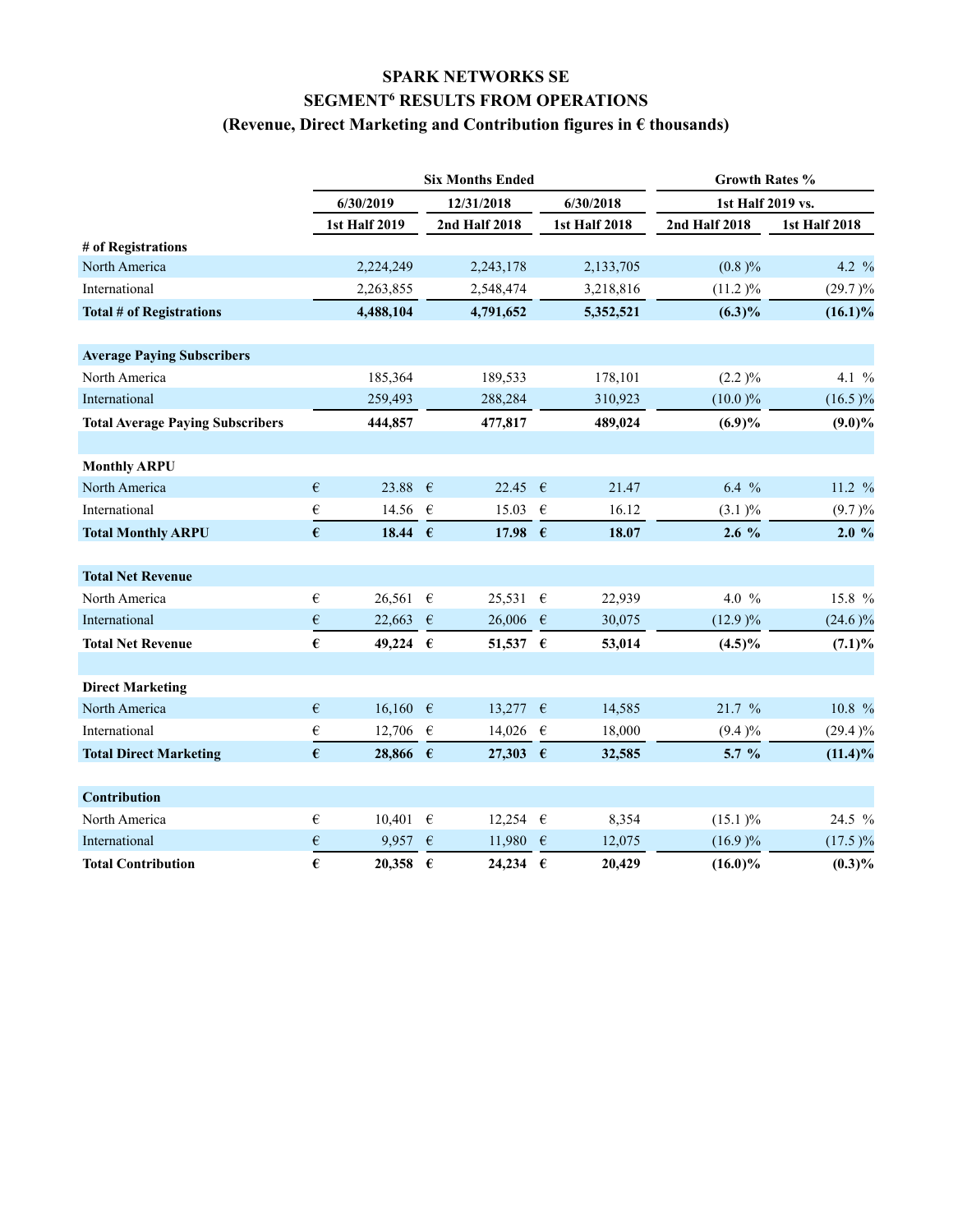#### **Investor Conference Call**

The Group will discuss its financial results during a live teleconference today at 4:30 p.m. Eastern time.

| Toll-Free (United States): | 1-877-705-6003   |
|----------------------------|------------------|
| Toll-Free (Germany):       | $0-800-182-0040$ |
| International:             | 1-201-493-6725   |

In addition, the Group will host a webcast of the call which will be accessible in the Investor Relations section of the Group's website at https://investor.spark.net/investor-relations/home.

A replay will begin approximately three hours after completion of the call and run until September 12, 2019.

| Replay                     |                |
|----------------------------|----------------|
| Toll-Free (United States): | 1-844-512-2921 |
| International:             | 1-412-317-6671 |
| Passcode:                  | 13693171       |

#### **Safe Harbor Statement:**

This press release contains forward-looking statements within the meaning of Section 27A of the Securities Act of 1933, as amended, and Section 21E of the Securities Exchange Act of 1934, as amended, statements involving known and unknown risks, uncertainties, and other factors that may cause Spark Networks' performance or achievements to be materially different from those of any expected future results, performance, or achievements.

Any statements in this press release that are not statements of historical fact may be considered to be forwardlooking statements. Written words, such as "believes," "hopes," "intends," "estimates," "expects," "projects," "plans," "anticipates," and variations thereof, or the use of future tense, identify forward-looking statements. By their nature, forward-looking statements and forecasts involve risks and uncertainties because they relate to events and depend on circumstances that will occur in the near future. These forward-looking statements include statements regarding the expected cost synergies of the combined company, the launch of new products, and our positioning to deliver Adjusted EBITDA of over \$50 million in 2020. There are a number of factors that could cause actual results and developments to differ materially, including, but not limited to, the risk that the benefits, including expected cost synergies, from the acquisition of Zoosk, Inc. may not be fully realized or may take longer to realize than expected; risks related to the degree of competition in the markets in which Spark Networks operates; risks related to our ability to stabilize our business; risks related to our ability to achieve over \$50 million of Adjusted EBITDA in 2020; risks related to disruption of management's attention from Spark Networks' ongoing business operations due to the acquisition of Zoosk, Inc.; the ability of Spark Networks to retain and hire key personnel, operating results and business generally; Spark Networks' ability to continue to control costs and operating expenses; Spark Networks' ability to achieve intended cost savings; the ability to promptly and effectively integrate the businesses of Spark Networks SE and Zoosk, Inc.; Spark Networks' ability to generate cash from operations, lower-than-expected revenues, credit quality deterioration or a reduction in net earnings; Spark Networks' ability to raise outside capital and to repay debt as it comes due; Spark Networks' ability to introduce new competitive products and the degree of market acceptance of such new products; the timing and market acceptance of new products introduced by Spark Networks' competitors; Spark Networks' ability to maintain strong relationships with branded channel partners; changes in Spark Networks' share price due to broader stock market movements and the performance of peer group companies; Spark Networks' ability to enforce intellectual property rights and protect their respective intellectual property; and general competition and price measures in the market place; general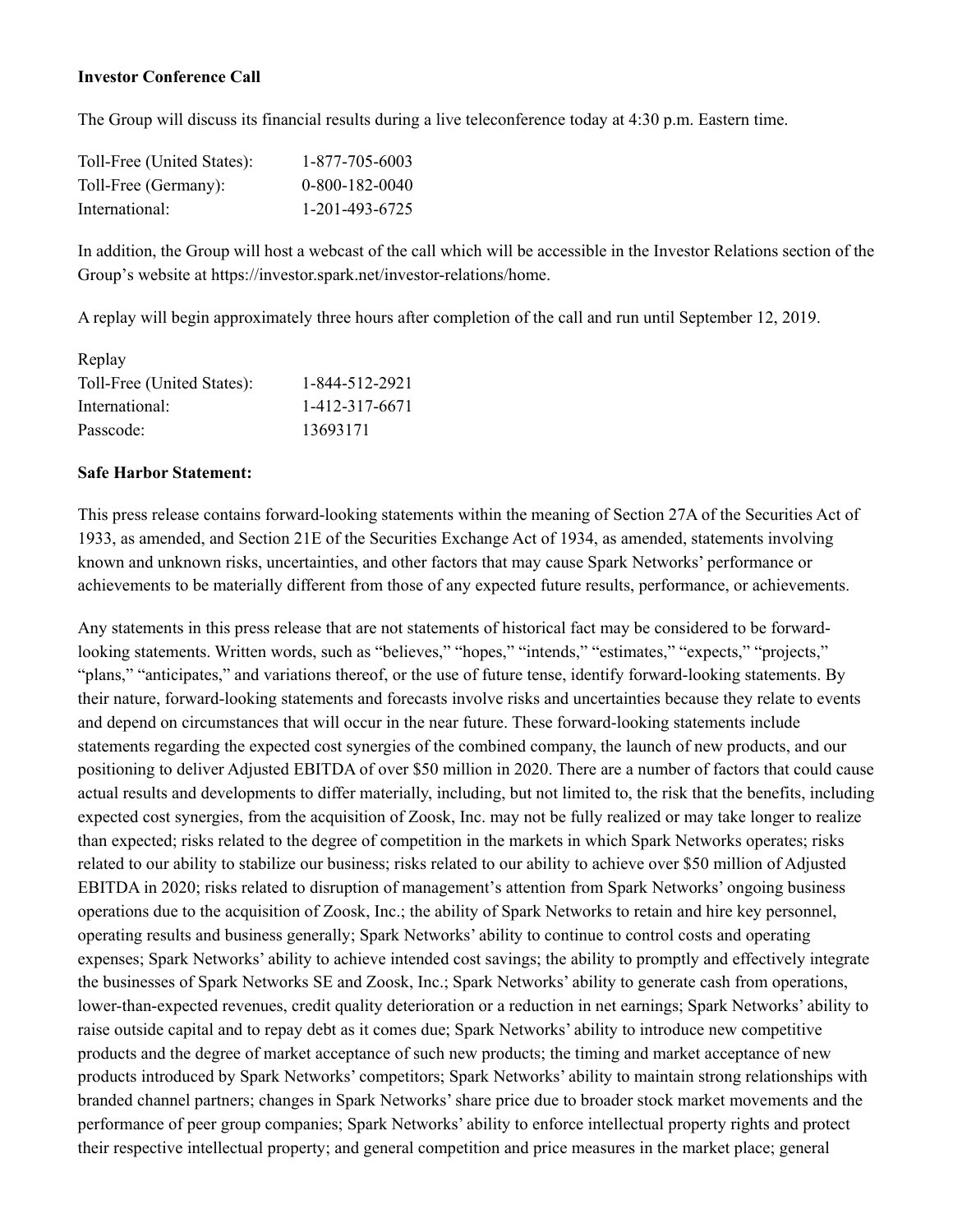economic conditions. Additional factors that could cause actual results to differ are discussed under the heading "Risk Factors" in Spark Networks' Annual Report on Form 20-F for the year ended December 31, 2018 and in other sections of the Group's filings with the Securities and Exchange Commission ("SEC"), and in the Group's other current and periodic reports filed or furnished from time to time with the SEC. All forward-looking statements in this press release are made as of the date hereof, based on information available to the Company as of the date hereof, and the Company assumes no obligation to update any forward-looking statement except as required by law.

#### **About Spark Networks SE:**

Spark Networks SE is America's second largest dating company, listed on the New York Stock Exchange American under the ticker symbol "LOV," with headquarters in Berlin, Germany, and offices in New York, Utah and San Francisco. The Company's widening portfolio of premium and freemium dating apps includes Zoosk, EliteSingles, Jdate, Christian Mingle, eDarling, JSwipe and SilverSingles, among others. Spark Networks SE in its current form is the result of the merger between Affinitas GmbH and Spark Networks, Inc. in 2017 and the addition of Zoosk, Inc. in 2019. Spark has over one million monthly paying subscribers globally.

#### **For More Information**

Investors: Robert O'Hare Chief Financial Officer rohare@spark.net

<sup>1</sup> Contribution is defined as revenue, net of refunds and credit card chargebacks, less direct marketing. Direct Marketing is defined as online and offline advertising spend, and is included within Cost of Revenue within the Group's Consolidated Statements of Operations and Comprehensive Loss.

<sup>2</sup> Adjusted EBITDA is not a measure defined by IFRS. The most directly comparable IFRS measure for Adjusted EBITDA is our net (loss)/profit for the relevant period. This measure is one of the primary metrics by which we evaluate the performance of our businesses, budget, forecast and compensate management. We believe this measure provides management and investors with a consistent view, period to period, of the core earnings generated from ongoing operations and excludes the impact of items that we do not consider representative of our ongoing operating performance, including: (i) non-cash items such as share-based compensation, asset impairments, net finance expenses and (ii) one-time items that have not occurred in the past two years and are not expected to recur in the next two years including severance, transaction advisory fees, and merger integration costs, and (iii) discontinued operations. Adjusted EBITDA should not be construed as a substitute for net loss (as determined in accordance with IFRS) for the purpose of analyzing our operating performance or financial position, as Adjusted EBITDA is not defined by IFRS. A reconciliation of the Adjusted EBITDA for the six months ended June 30, 2019 and June 30, 2018, and the six months ended December 31, 2018 can be found in the table below.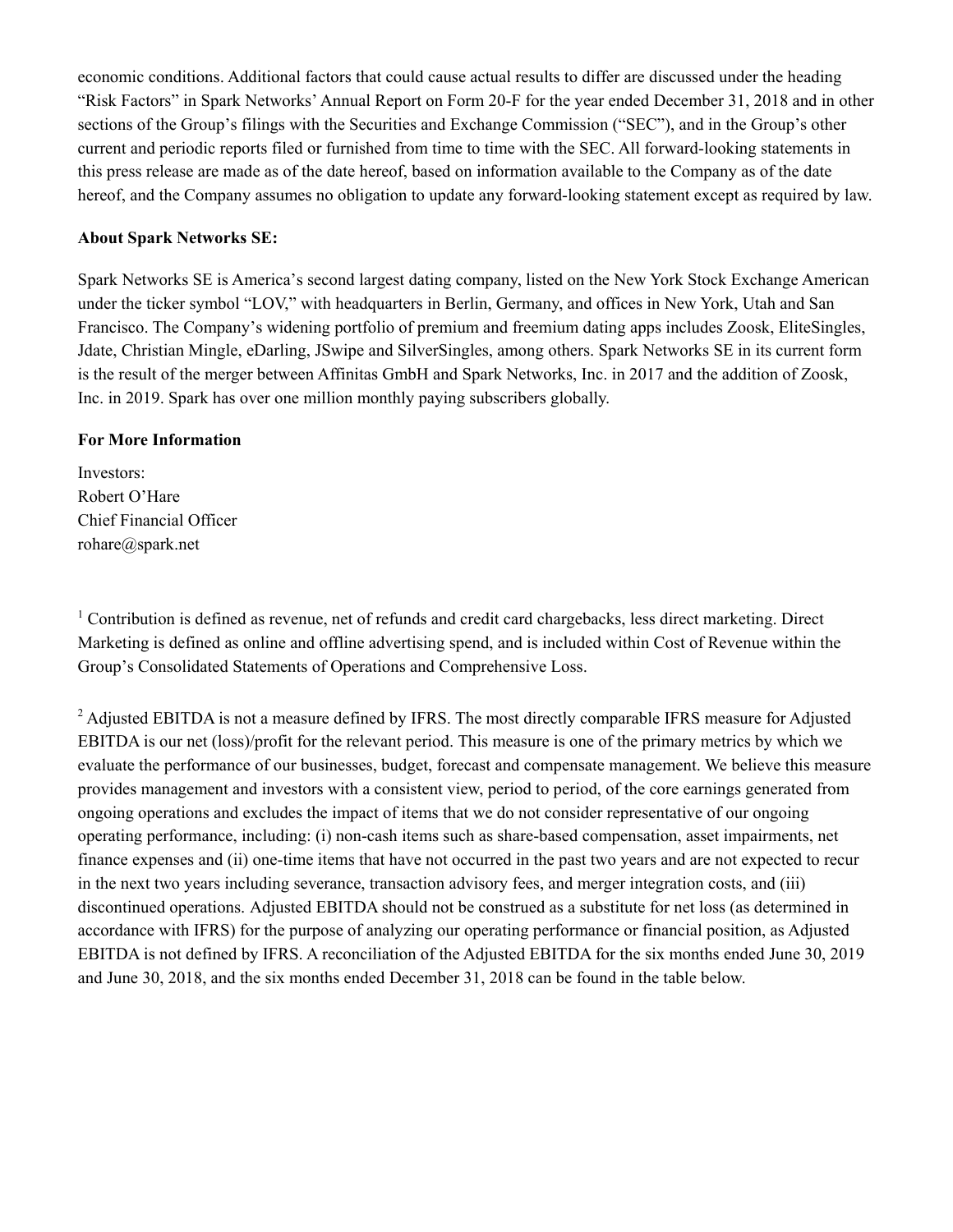Statements regarding our positioning to deliver Adjusted EBITDA for 2020 in excess of \$50 million do not include certain charges and costs. The adjustments to EBITDA in future periods are generally expected to be similar to the kinds of charges and costs excluded from Adjusted EBITDA in prior periods, including (i) non-cash items such as share-based compensation, asset impairments, net finance expenses and (ii) one-time items that have not occurred in the past two years and are not expected to recur in the next two years including severance, transaction advisory fees, and merger integration costs. The exclusion of these charges and costs in future periods will have a significant impact on our Adjusted EBITDA. We are not able to provide a reconciliation of our non-IFRS financial guidance to the corresponding IFRS measures without unreasonable effort because of the uncertainty and variability of the nature and amount of these future charges and costs.

Adjusted EBITDA is defined as earnings before interest, taxes, depreciation, amortization, share-based compensation, impairment of intangible assets and goodwill, and non-recurring costs.

<sup>3</sup> Total registrations are defined as the total number of new members registering to the platforms with their email address. Those include members who enter into premium subscriptions and free memberships.

<sup>4</sup> Paying subscribers are defined as individuals who have paid a monthly fee for access to premium services, which include, among others, unlimited communication with other registered users, access to user profile pictures and enhanced search functionality. Average paying subscribers for each month are calculated as the sum of the paying subscribers at the beginning and the end of the month, divided by two. Average paying subscribers for periods longer than one month are calculated as the sum of the average paying subscribers for each month, divided by the number of months in such period.

<sup>5</sup> Monthly Average Revenue Per User, or Monthly ARPU, represents the total net subscriber revenue for the period divided by the number of average paying subscribers for the period, divided by the number of months in the period.

<sup>6</sup> In accordance with segment reporting guidance, the Group's financial reporting includes detailed data on two separate operating segments. The North America segment consists of operations in the United States and Canada, and the International segment consists of all other operations except for the United States and Canada.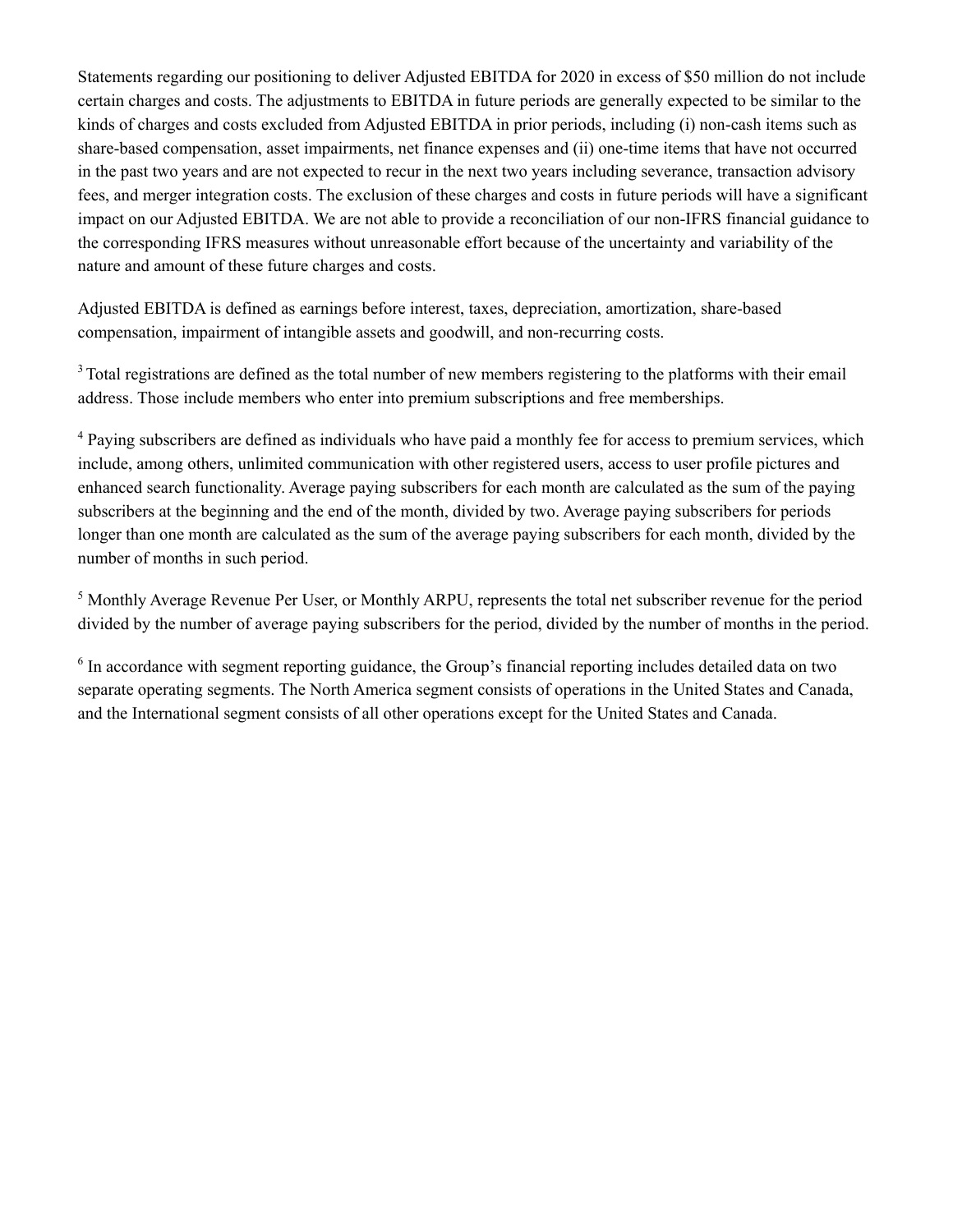# **SPARK NETWORKS SE CONSOLIDATED BALANCE SHEETS**

## **(in € thousands)**

|                                                  | June 30, 2019 (unaudited) | December 31, 2018 |
|--------------------------------------------------|---------------------------|-------------------|
| <b>ASSETS</b>                                    |                           |                   |
| <b>Non-current assets</b>                        | 46,684                    | 44,729            |
| Intangible assets and goodwill                   | 34,394                    | 33,015            |
| Internally generated software                    | 5,856                     | 2,221             |
| Licenses and domains                             | 185                       | 209               |
| <b>Brands and trademarks</b>                     | 4,839                     | 4,894             |
| Purchased software                               | 18                        | 23                |
| Intangible assets under development              | 1,703                     | 3,691             |
| Other intangible assets                          | 863                       | 1,173             |
| Goodwill                                         | 20,930                    | 20,804            |
| Property, plant and equipment                    | 2,804                     | 2,015             |
| Leasehold improvements                           | 98                        | 127               |
| Other and office equipment                       | 1,675                     | 1,884             |
| Property, plant and equipment under construction |                           | $\overline{4}$    |
| Right-of-use assets                              | 1,031                     |                   |
| Other non-current financial assets               | 21                        | 24                |
| Other non-current non-financial assets           | 237                       | 271               |
| Deferred tax assets                              | 9,228                     | 9,404             |
| <b>Current assets</b>                            | 19,123                    | 18,133            |
| Current trade and other receivables              | 6,604                     | 7,004             |
| Trade receivables                                | 2,924                     | 3,042             |
| Other current financial assets                   | 1,449                     | 914               |
| Other assets                                     | 2,231                     | 3,048             |
| Current income tax assets                        | 48                        | 34                |
| Cash and cash equivalents                        | 12,471                    | 11,095            |
| <b>TOTAL ASSETS</b>                              | 65,807                    | 62,862            |
| <b>SHAREHOLDERS' EQUITY AND LIABILITIES</b>      |                           |                   |
| Shareholders' equity                             | 16,534                    | 19,409            |
| Subscribed capital                               | 1,317                     | 1,317             |
| Capital reserves                                 | 49,741                    | 49,365            |
| Share-based payment reserve                      | 5,772                     | 4,149             |
| Accumulated deficit                              | (41,030)                  | (36, 156)         |
| Accumulated other comprehensive income           | 734                       | 734               |
| <b>Non-current liabilities</b>                   | 1,924                     | 9,582             |
| Non-current borrowings                           |                           | 8,375             |
| Other non-current provisions                     | 16                        | 16                |
| Other non-current financial liabilities          | 709                       | 54                |
| Deferred tax liabilities                         | 1,195                     | 1,132             |
| Non-current contract liabilities                 | $\overline{4}$            | $5\overline{)}$   |
| <b>Current liabilities</b>                       | 47,349                    | 33,871            |
| Current borrowings                               | 11,291                    | 3,750             |
| Other current provisions                         | 518                       | 305               |
| Current trade and other payables                 | 19,934                    | 12,863            |
| Trade payables                                   | 17,092                    | 10,166            |
| Other current financial liabilities              | 1,060                     | 878               |
| Other liabilities                                | 1,782                     | 1,819             |
| Current income tax liabilities                   | 77                        | 349               |
| Current contract liabilities                     | 15,529                    | 16,604            |
| <b>Total liabilities</b>                         | 49,273                    | 43,453            |
| TOTAL SHAREHOLDERS' EQUITY AND LIABILITIES       | 65,807                    | 62,862            |
|                                                  |                           |                   |